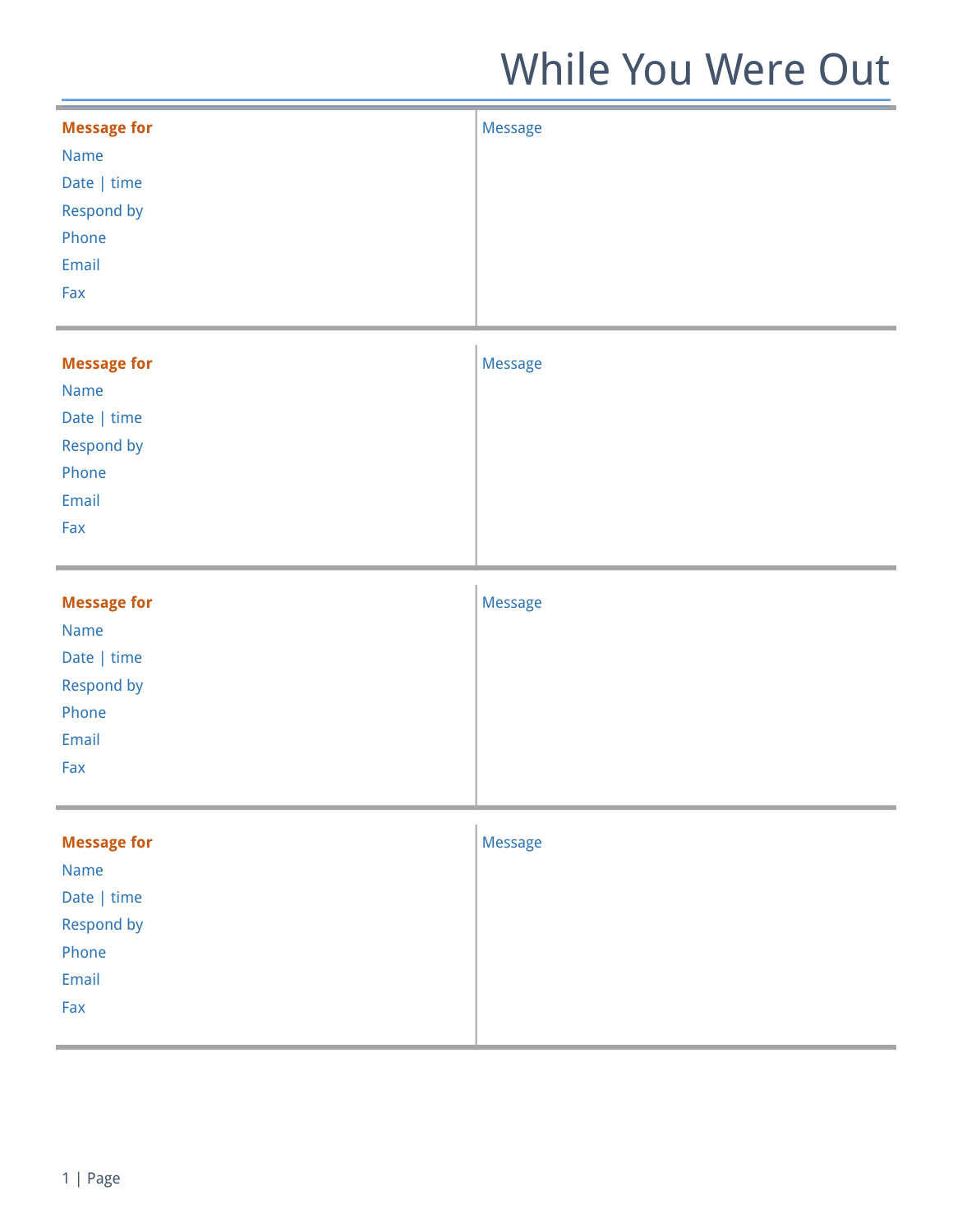| <b>Message for</b> | Message |
|--------------------|---------|
| Name               |         |
| Date   time        |         |
| Respond by         |         |
| Phone              |         |
| Email              |         |
| Fax                |         |
|                    |         |
| <b>Message for</b> | Message |
| Name               |         |
| Date   time        |         |
| Respond by         |         |
| Phone              |         |
| Email              |         |
| Fax                |         |
|                    |         |
|                    |         |
| <b>Message for</b> | Message |
| <b>Name</b>        |         |
| Date   time        |         |
| Respond by         |         |
| Phone              |         |
| Email              |         |
| Fax                |         |
|                    |         |
| <b>Message for</b> | Message |
| Name               |         |
| Date   time        |         |
| Respond by         |         |
| Phone              |         |
| Email              |         |
| Fax                |         |
|                    |         |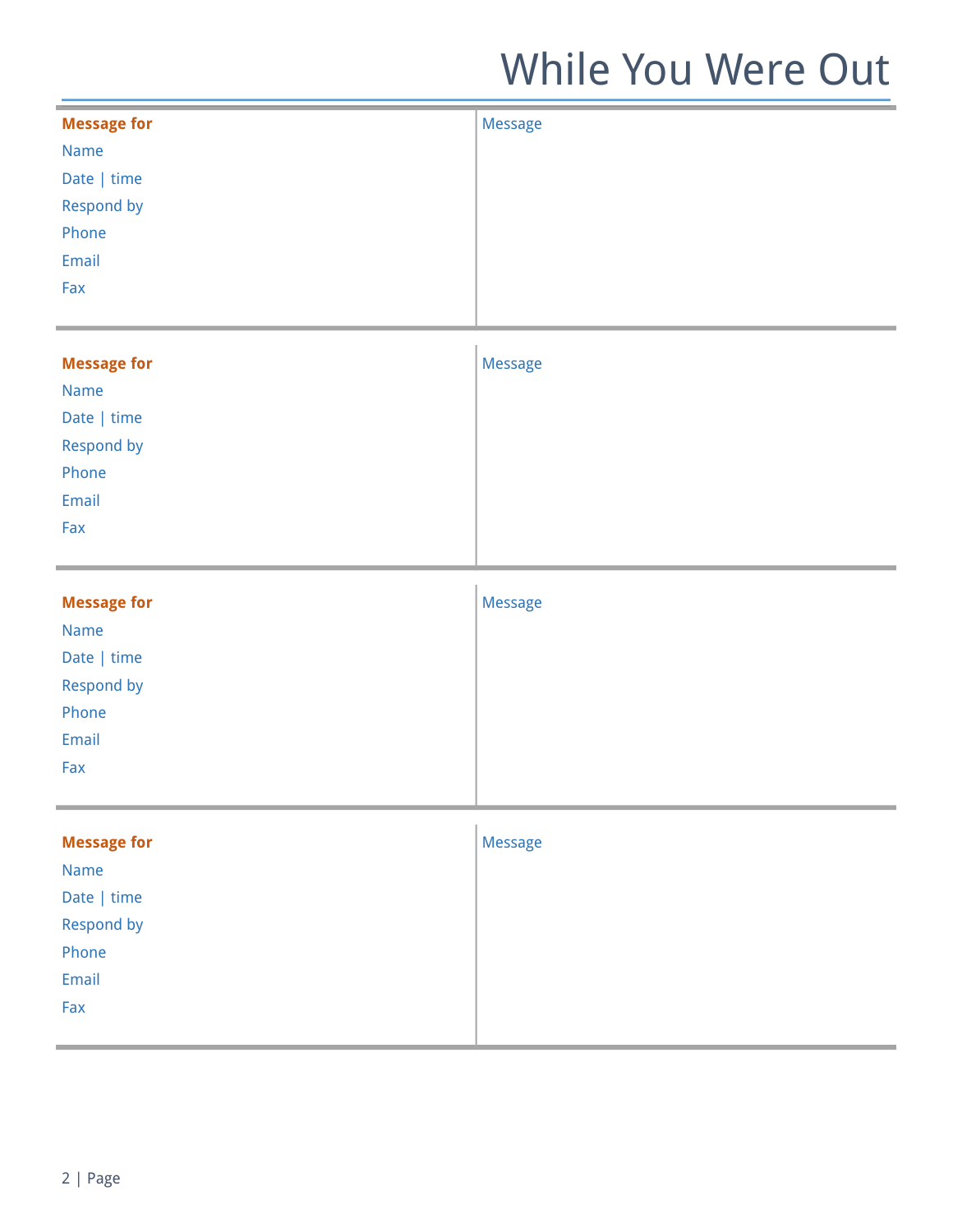| <b>Message for</b> | Message |
|--------------------|---------|
| Name               |         |
| Date   time        |         |
| Respond by         |         |
| Phone              |         |
| Email              |         |
| Fax                |         |
|                    |         |
| <b>Message for</b> | Message |
| Name               |         |
| Date   time        |         |
| Respond by         |         |
| Phone              |         |
| Email              |         |
| Fax                |         |
|                    |         |
|                    |         |
| <b>Message for</b> | Message |
| <b>Name</b>        |         |
| Date   time        |         |
| Respond by         |         |
| Phone              |         |
| Email              |         |
| Fax                |         |
|                    |         |
| <b>Message for</b> | Message |
| Name               |         |
| Date   time        |         |
| Respond by         |         |
| Phone              |         |
| Email              |         |
| Fax                |         |
|                    |         |